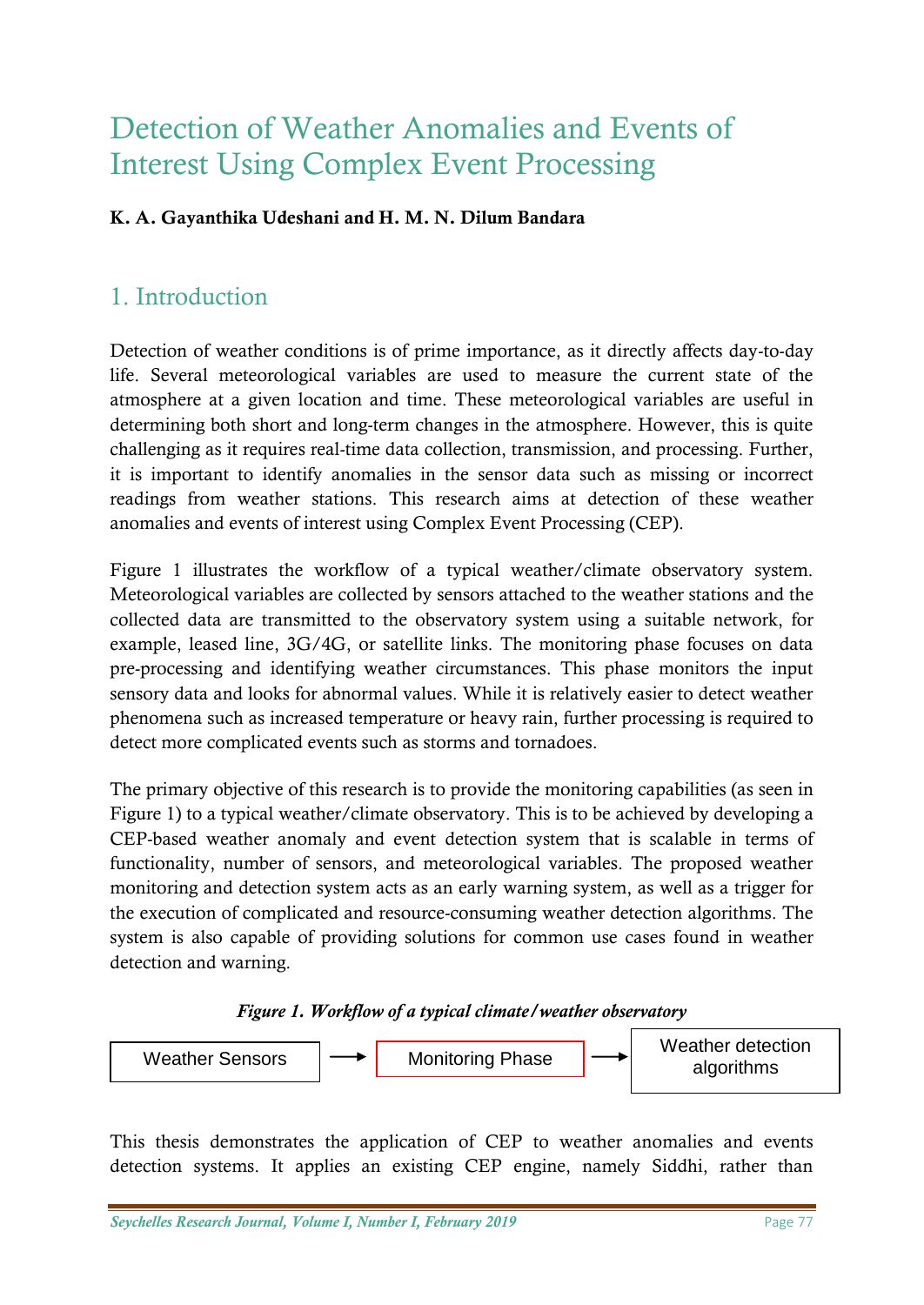recreating the basic CEP functionalities that are readily available. Siddhi is selected as it is an open source CEP engine, which is considered as one of the higher performing CEP engines around and capable of processing millions of events per second. Through this research we have identified a suitable subset of meteorological variables to receive continuous streams of sensor readings. These raw data streams may contain erroneous/faulty data, or some of the periodic data samples may be missing. Therefore, pre-processing algorithms are introduced to clean the incoming data streams. These incoming streams are fed into the Siddhi CEP engine. The users of the system can specify necessary queries to identify uncertain changes in meteorological variables, such as temperature, wind speed, pressure, and humidity. The Siddhi CEP engine is capable of processing these queries and matches them with the input data streams to identify relevant patterns. Once an interesting anomaly or an event is detected, the system generates an alert(s) and sends it/them as notifications to the relevant sub-systems (i.e., the third phase of a typical weather/climate observatory) for further processing and issuing warnings.

This research also suggests several changes to CEP engines, particularly Siddhi, to make it more suitable for real-time weather detection systems in different viewpoints such that we can detect more complicated weather patterns and achieve high performance with necessary changes of weather data representations in CEP.

The rest of the paper is organized as follows. Section 2 presents the related work; it discusses CEP, existing weather detection systems, and meteorological variables. Methodology is presented in Section 3. It presents the high-level architecture, use cases and the details of the proposed system. Section 4 presents the performance analysis and evaluation. Finally, concluding remarks, problems encountered, and the future work are discussed in Section 5.

# 2. Related work

While several approaches have been used to address weather anomalies and events detection, CEP can be identified as the most suitable contemporary technique to implement these use cases. For example, the neural network based weather detection system<sup>[11]</sup> needs to train a separate neural for every use case. However, using the Siddhi CEP engine we can easily add a new query to enhance the functionalities. Furthermore, several queries can be defined parallel to implement these use cases rather than doing multiple comparisons sequentially.

The LEAD project was very closely related to this research area, which uses CEP in weather detection<sup>[1]</sup>. They had used Calder as the CEP engine. We used Siddhi as the CEP engine which is an open source CEP engine, and it can be applied in weather anomalies and events detection easily. Moreover, Calder lacks the ability to dynamically add new data formats and user-defined functions, whereas Siddhi has the capability of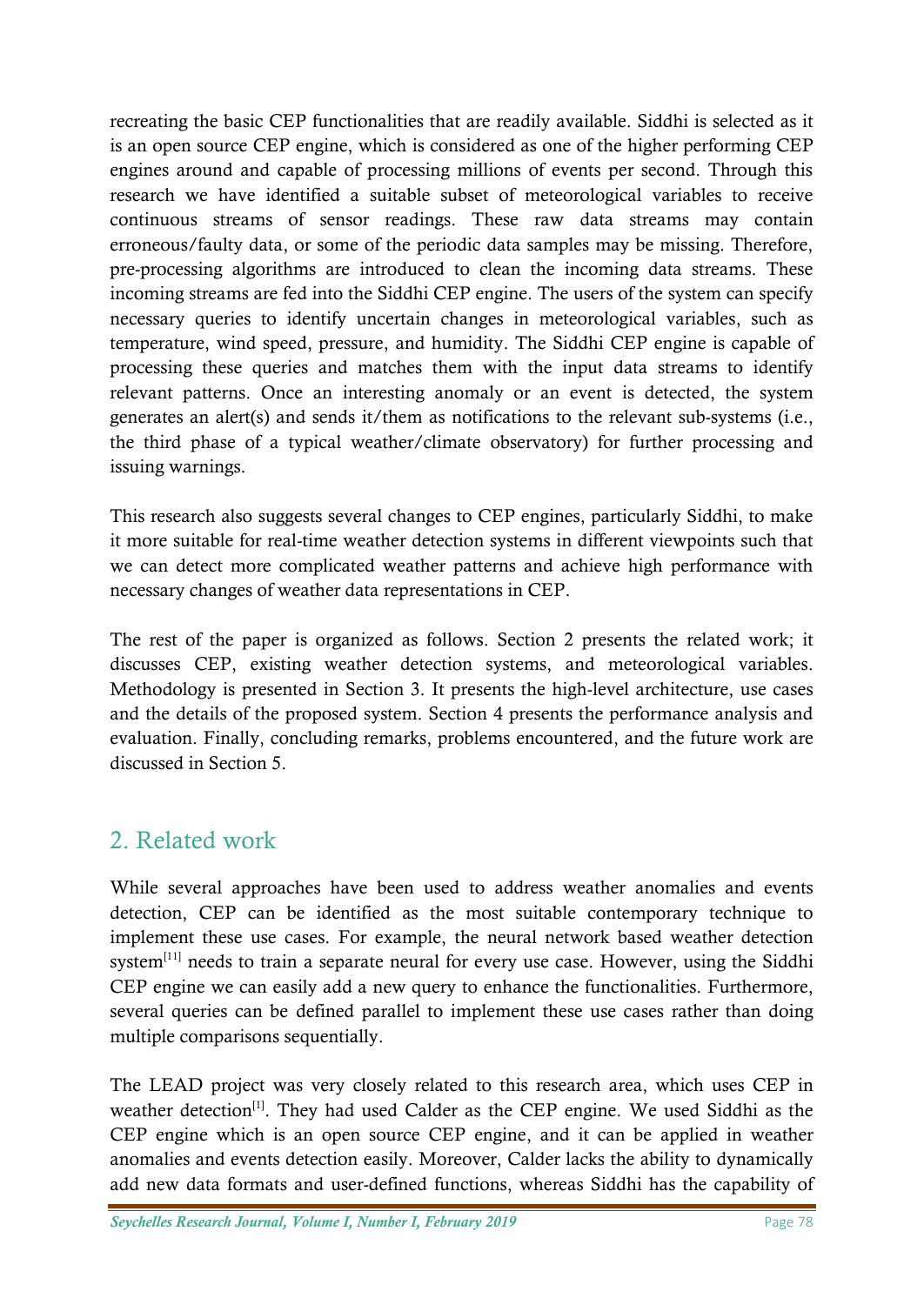adding user-defined functions easily. The system was able to implement the use cases by only adding custom functions without having to change the Siddhi codebase, and that concludes the effectiveness of the extension points of Siddhi CEP engine.

# *2.1 Complex Event Processing*

CEP based systems receive events from multiple independent simple event streams of different event sources<sup>[2]</sup>. Complex event detection (aka. event pattern matching) is the core functionality of such a system. The user needs to provide event pattern rules to detect specific events. These event pattern rules can be defined in a SQL-like event processing language<sup>[2]</sup>. The CEP engine listens to incoming events and detects event patterns matching with the specified queries, and then sends alerts to relevant systems. Most CEP engines can analyze and detect thousands of events per second. Therefore, CEP technology derives intelligence from real-time event data analysis. The ability to analyze large streams of incoming events in real-time and detect relevant events makes them a suitable alternative for modern weather detection.

There are several CEP engines in the market $[1]$ . These will provide the runtime to perform the CEP. Siddhi is one of the open source CEP engines which can process millions of events per second. Siddhi is implemented as a Java library that allows initiating multiple instances. Each Siddhi engine is single threaded. Further, this CEP engine supports partitions which allows the users to isolate the processing into sub-processors and speed up the execution<sup>[7]</sup>.

## *2.2 Weather detection*

Weather is the state of the atmosphere at a particular place and time, where it concerns hot or cold, dryness, cloudiness, and rain. Common weather phenomena on earth include wind, rain, snow, dust storms and cloud. Less common events are tornadoes, hurricanes, typhoons and ice storms (natural disasters). These weather conditions occur due to air pressure differences between different places<sup>[3]</sup>. Different kinds of techniques are used to detect sudden changes in weather, which can cause major disasters<sup>[4]</sup>. Early detection of such situations can help humans in several ways. There are several weather detection algorithms, which can be applied in weather detection<sup>[5]</sup>.

Different types of scales are used to define weather alerts depending on the wind speed and the nature of the area. Saffir-Simpson hurricane category scale is used to describe the hurricanes in the Atlantic Ocean and Northern Pacific Ocean of the International Date Line. Enhanced Fujita Scale is used to describe the tornadoes in the United States and Canada<sup>[6]</sup>. Beaufort Wind Force Scale is to classify the wind alerts. Table 1 shows a sample classification – extracted from [6].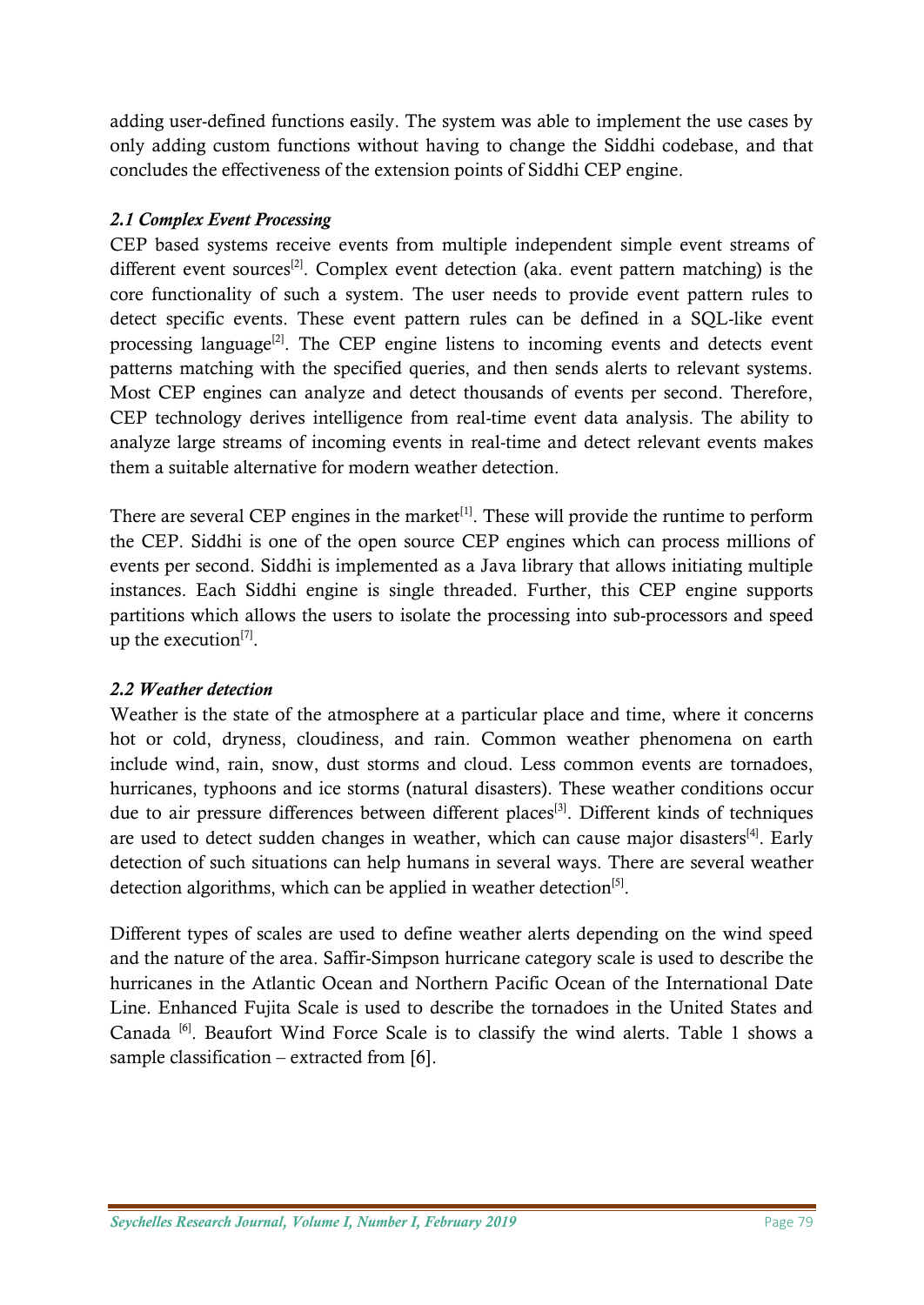| <b>Wind Speed (mps)</b> | <b>Beaufort Number</b> | <b>Alert</b>         |
|-------------------------|------------------------|----------------------|
| $11.2 - 17.4$           | $6 - 7$                | Wind warning         |
| $17.5 - 24.6$           | $8-9$                  | High wind warning    |
| $24.7 - 33$             | $10-11$                | High wind warning    |
| $33.1 - 49.2$           | $12 - 13$              | High wind warning    |
| Over 49.2               | $14-16$                | Extreme wind warning |

*Table 1. Beaufort classification of wind speed (aka Beaufort Wind Scale)*

While many different meteorological variables have been introduced, precipitation, wind, temperature and cloud cover are used in most of the weather applications [8]. Reflectivity, differential phase, correlation coefficient, and Doppler velocity are introduced in [9]. Relative humidity is used to predict rain in [10]. Wind speed, wind direction, dry bulb temperature, wet bulb temperature, relative humidity, dew point, pressure, visibility and amount of cloud with some daily meteorological variables such as gust of wind, mean temperature, maximum temperature, precipitation, mean humidity, mean pressure, sunshine, radiation and evaporation are used in [11]. According to the literature the most relevant meteorological variables are relative humidly, pressure, air temperature, wind direction, wind speed, and accumulated precipitation. The proposed system is able to detect the significant changes of the selected meteorological variables using the Siddhi CEP engine.

# 3. Methodology

The high-level architecture of the system is presented in Figure 2. The system is mainly divided into two sub-parts based on the input types: meteorological variable based weather detection and the radar image based weather detection. Meteorological variable based weather detection considers certain values of meteorological variables extracted from MADIS (Meteorological Assimilation Data 37 Ingest System)<sup>[12]</sup> and compares with predefined scalar values. Radar image based weather detection considers reflectivity values of radar images and compares them with a threshold.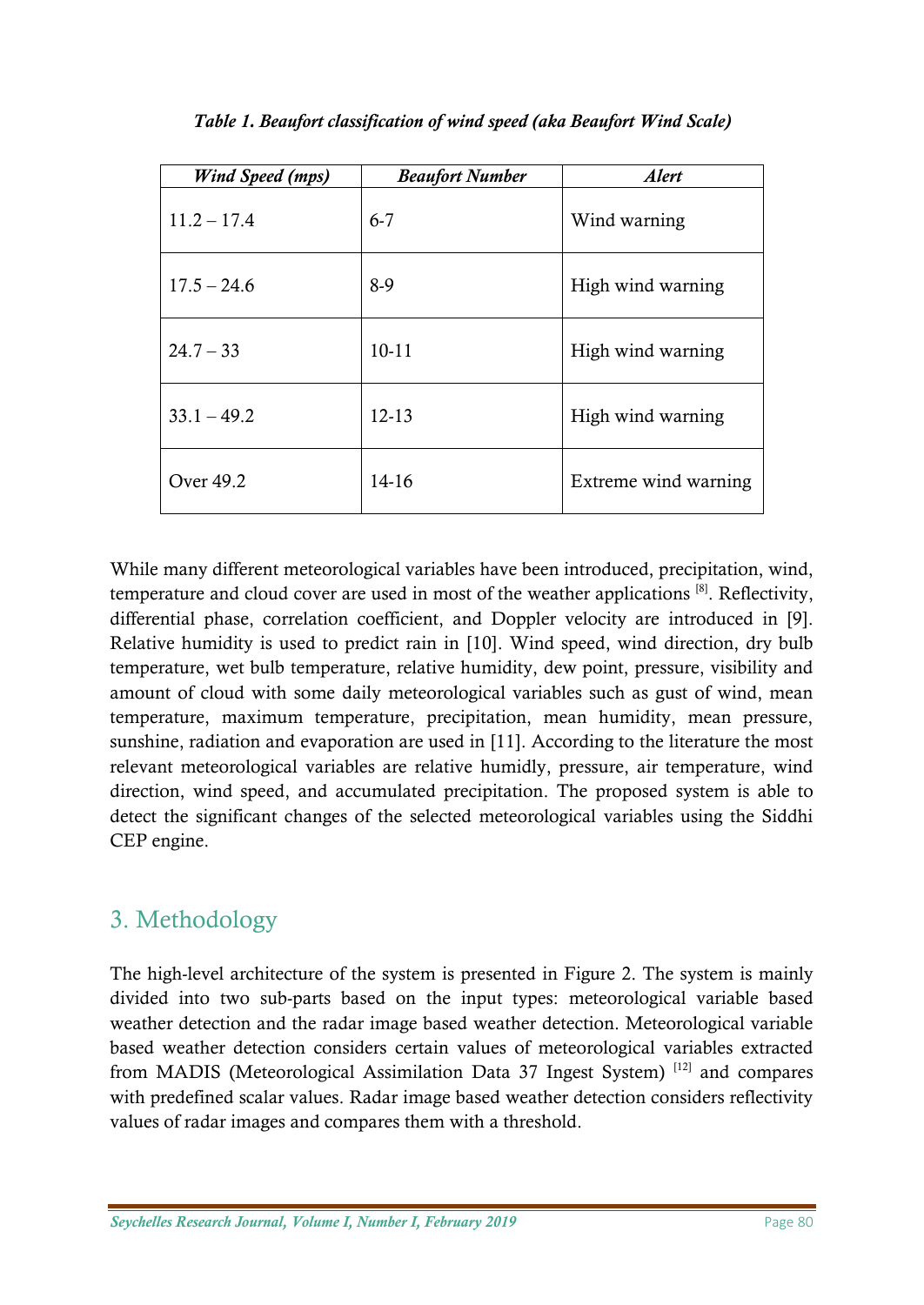### *Figure 2. The high-level architecture of the proposed system*



#### *3.1 Data preprocessing*

In the meteorological variable based weather detection, the data may contain unwanted tags and duplicates. Hence, data needs to be pre-processed before proceeding with further calculation. This stage makes the raw data ready for the event pattern matching process, where the values of selected meteorological variables are time stamped.

Radar images play a major role in weather detection, where colors of each pixel reflect the intensity of weather parameters like cloud density, precipitation, and wind speed at a given location. Therefore, it is important to analyze these complex radar images to identify suspicious pixels on them. The proposed system processes radar images and identifies precipitation pixels. It needs to pre-process these radar images and convert them to arrays, as the Siddhi CEP engine is unable to process images directly. Therefore, we converted the radar image to a 2D array (240x240) using a MATLAB program, before feeding into the CEP engine.

#### *3.2 Stream definition*

The weather stream is used to implement the meteorological variable based weather detection using Siddhi CEP engine. It defines the input data stream as follows:

define stream WeatherStream (timestamp double, wsid string, prov string, subPro string, rh double, pressure double, temp double, precip double, dd double, ff double, precip double, lat double, lon double)

The attributes of the WeatherStream is listed in Table 2. The timestamp is used to add the temporal aspect to data. These sensor data were available from different providers and weather stations. Weather station id, provider and the sub-provider are used to distinguish the location of the data. The study has considered relative humidity, pressure,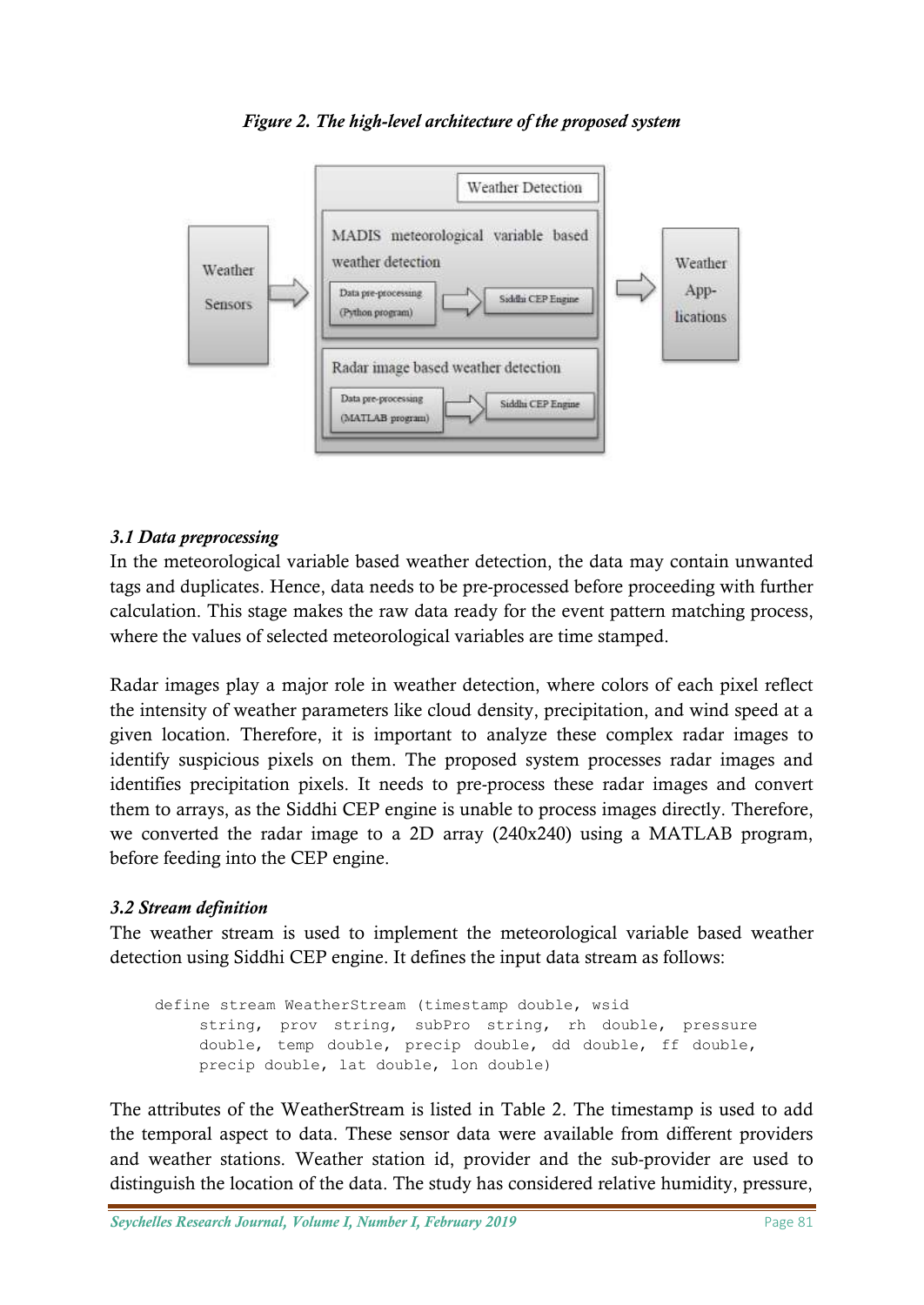temperature, accumulated precipitation, wind direction and the wind speed as the significant meteorological variables. Further, latitude and longitude are used to identify the location of weather stations.

| <b>Attribute</b> | Data Type     | <b>Description</b>                   |
|------------------|---------------|--------------------------------------|
| timestamp        | Double        | Reading time of a particular data    |
| wsid             | <b>String</b> | Weather station id                   |
| prov             | <b>String</b> | Provider of weather data             |
| subPro           | Strubg        | Sub-provider of weather data         |
| rh               | Double        | Relative humidity $(\%)$             |
| pressure         | Double        | Station pressure (P)                 |
| temp             | Double        | Air temperature $(K)$                |
| precip           | Double        | Accumulated precipitation 1 hour (m) |
| dd               | Double        | Wind direction (deg)                 |
| ff               | Double        | Wind speed (m/s)                     |
| lat              | Double        | Latitude                             |
| lon              | Double        | Longitude                            |

#### *Table 2. Weather stream definitions*

The following radar stream is used to implement the radar image based weather detection using the Siddhi CEP engine.

```
define stream RadarStream(timestamp double, matrix string)
```
Table 3 lists the attributes of this radar stream. The timestamp is used to add the temporal aspect. Matrix is a 2D double array, which contains the reflectivity values of the radar image. Siddhi allows sending any object type in the stream and it checks the object type at the time it is being used. The stream is defined with the type string since the type array is not allowed. Therefore, the system sends the array to the stream and uses custom functions to manipulate them.

|  |  |  | Table 3. Radar stream definitions |
|--|--|--|-----------------------------------|
|--|--|--|-----------------------------------|

| <b>Attribute</b> | Data Type | <b>Description</b>                                              |
|------------------|-----------|-----------------------------------------------------------------|
| timestamp        | Double    | Reading time of a particular data                               |
| matrix           | String    | 240x240 matrix containing reflectivity<br>values of radar image |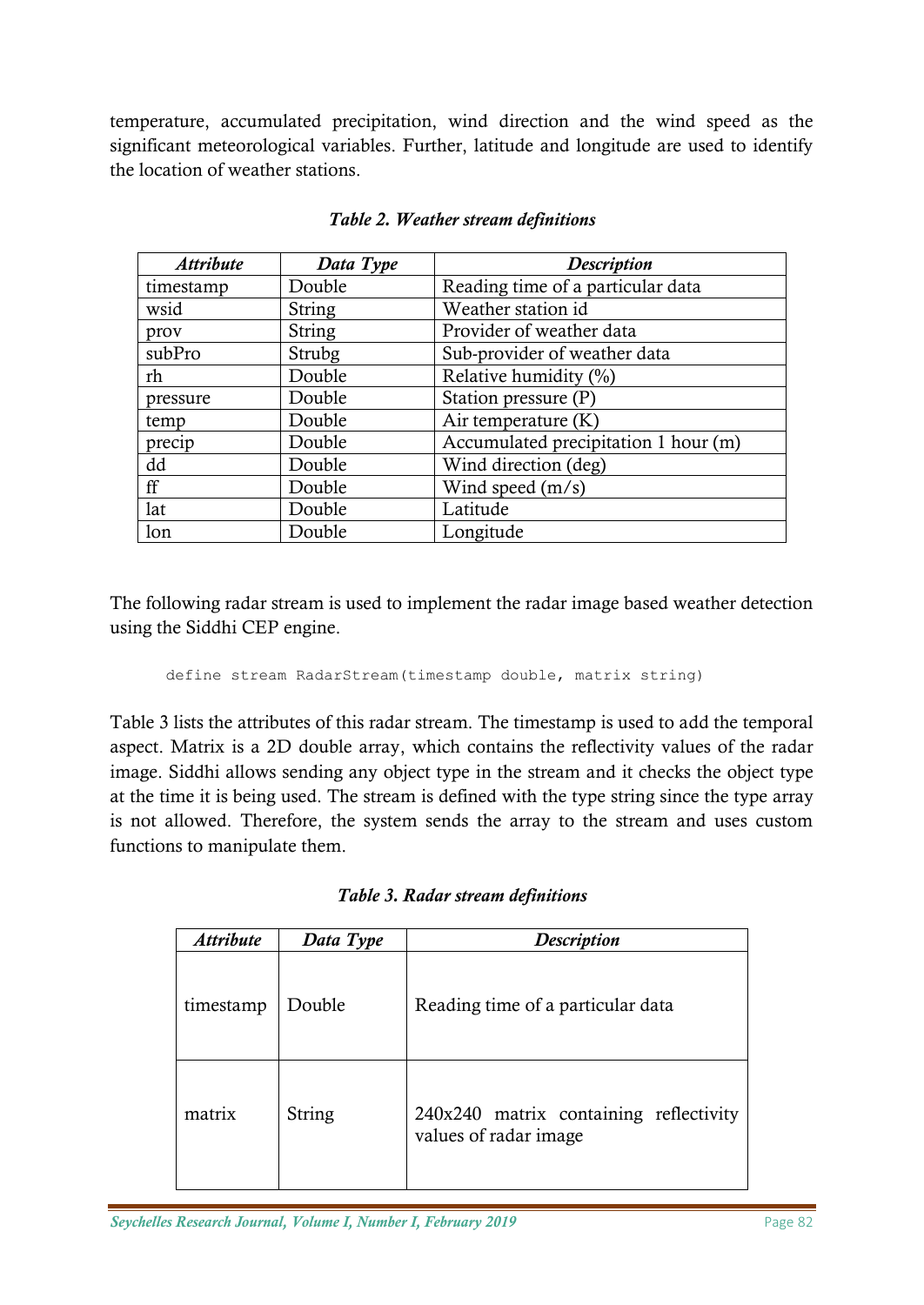#### *3.3 Use cases*

This proposed solution supports four use cases that cover the common scenarios found in weather anomalies, events detection, and warning systems. The first use case compares an input value to a predefined threshold while other use cases process the locationspecific weather information. Next, we present how CEP can be applied in weather anomalies and events detection to solve these use cases. Moreover, separate queries are written to implement these use cases in Siddhi.

# *3.3.1 Comparing sensor data with predefined thresholds*

## *3.3.1.1 Comparing meteorological variables with scalar values*

This use case is implemented using the basic meteorological variables such as relative humidity, temperature, pressure, precipitation, wind direction, and speed. Queries are written to identify anomalies on these variables by comparing with scalar values.

As an example, Query 1 defines the partitions that consider the Beaufort classification of wind speeds (see Table 1). Beaufort classification partitions/labels incoming wind speed data based on a set of thresholds. These partitions can be used to increase the performance of the system when it deals with a larger number of inputs.

# **Query 1: define partitions**

```
define partition WindSpeed by 
range ff < 17.4 as 'WIND WARNING',
range ff >= 17.4 and ff <= 49.2 as 'HIGH WIND',
range ff > 49.2 as 'EXTREME WIND';
```
Query 2 checks the wind speed of the input events, to see whether they exceed 17.4 meters per second. If so, it creates a wind alert with weather station id and the time. This alert could be used to notify other systems.

## **Query 2: wind alert**

from WeatherStream [ff > 17.4] select wsid, timestamp insert into windAlerts partition by WindSpeed;

## *3.3.1.2 Identifying suspicious pixels of radar images*

We need to analyze these complex radar images to identify suspicious pixels on them. The proposed system processes these radar images and identifies precipitations pixels in a given radar image. First, it converts the image to a matrix and process it. Each element of this matrix represents a reflectivity value corresponding to a pixel value. Radar image based weather detection considers these reflectivity values and compares them with a predefined threshold.

Scenario: The input event consists of a 240x240 matrix of double values. The threshold of the precipitation is '1'. Query 3 was used to look for precipitation pixels in the sample radar images.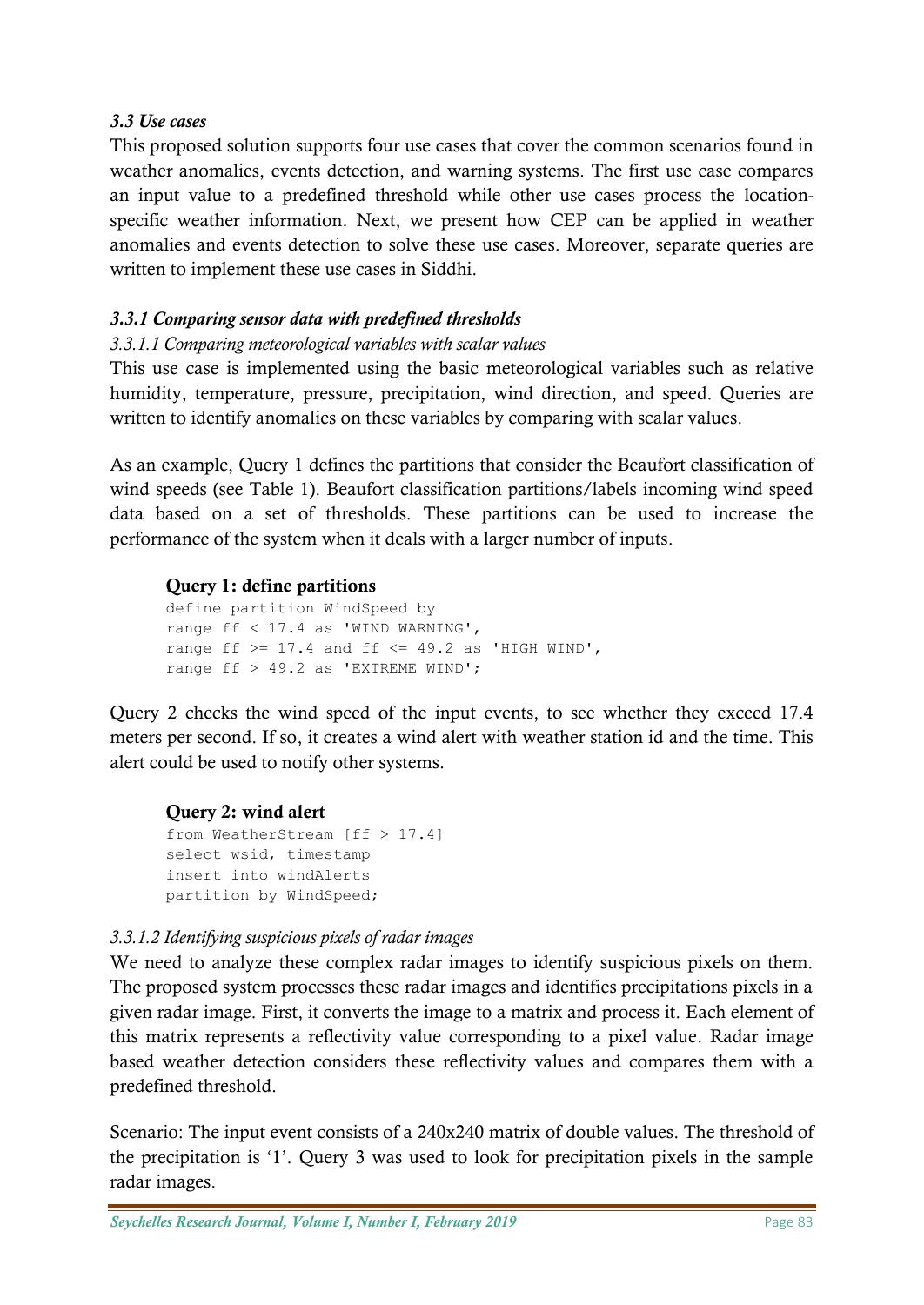#### **Query 3: radar alert**

```
from RadarStream [sample: getIsPrecipitation(1, matrix)]
select matrix 
insert into radarAlerts;
```
#### *3.3.1.3 Building queries with multiple meteorological variables*

Certain weather detections are based on a combination of weather circumstances; thus, this use case considers combinations of meteorological variable values to identify such weather circumstances. As an example, wind speed and the wind direction can be used to issue wind alerts. Query 4 represents a wind alert, and it triggers when a high-wind condition towards the North East direction is identified.

#### **Query 4: wind alert**

```
from WeatherStream [ff > 17.4 and dd > 30 and dd < 60]
select wsid, timestamp 
insert into windAlerts 
partition by WindSpeed;
```
#### *3.3.2 Identifying weather stations with defects and suggest alternative values*

Sensor data may have defects such as missing values or incorrect values. Several queries are defined to check for weather stations with defects based on the location of the weather station. These queries compare the values of nearby weather stations within a circular area. These missing values indicate either there is a technical fault in the particular weather station or those missing values need to be replaced with the nearby weather station values. The following use cases mainly focus on weather anomalies detection.

#### *GetIsNearStation*

This function can be used to compare two locations and return whether they are situated with a significant distance. Distance between two weather stations is calculated using the latitude and longitude as the following equation  $^{[13]}.$ 

```
Distance = ACOS(COS(RADIANS(90-Lat1)) *COS(RADIANS(90-Lat2)) 
            + SIN(RADIANS(90-Lat1)) *SIN(RADIANS(90-Lat2)) 
            *COS(RADIANS(Lon1-Lon2))) * 6371
```
Where, Lat1 and Lon1 are the locations of the first weather station and Lat2 and Lon2 are the locations of the second weather station. Given the latitude and longitude of two weather stations, it can find out whether the distance between both is within a specified limit using this equation.

## *GetIsNearTime*

This function is used to compare the time difference between two weather stations. To propose alternative values, it needs to compare both reported times, but the timestamp is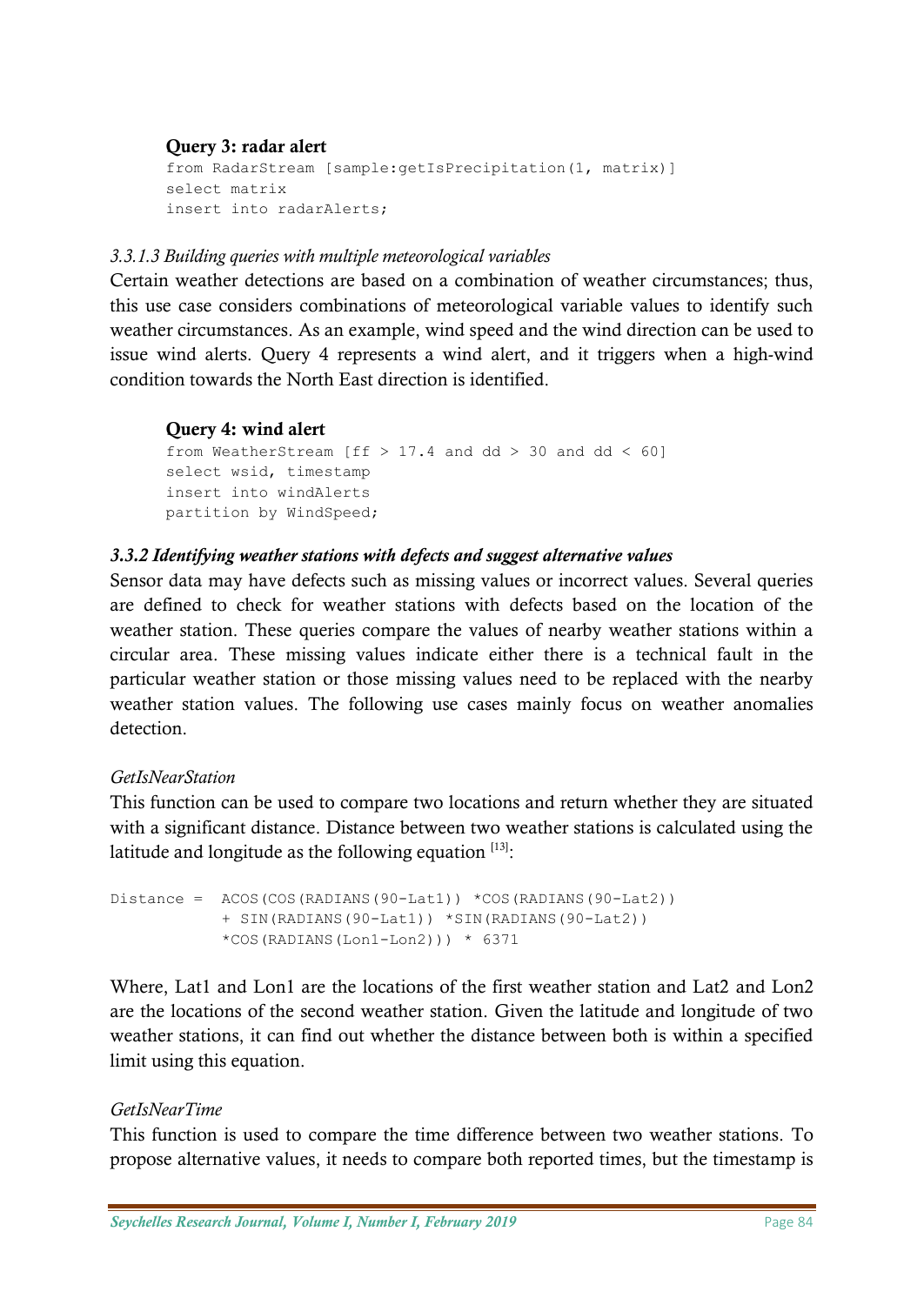not always equal. Therefore, this function is used to match the time with a deviation value (900 s).

When there are missing values in a particular weather station for a time period of four hours, Query 5 will check nearby weather station's temperature value. This system is tested with hourly data and it is better to consider at least four consecutive missing values. Hence, it uses four hours as the time window. Further, it can notify whether there are any technical errors at the first weather station. Missing values are defined with - 99999, so Query 5 compares the temperature value with -99999 and identifies whether the value is missing or not. It filters the values of nearby weather stations at the same time and suggests alternative values.

#### **Query 5: find missing values**

```
from WeatherStream [temp < -90000.0] #window.time(240 min) 
as A join WeatherStream [temp > -90000.0] as B 
on sample:getIsNearStation(B.lat, B.lon, A.lat, A.lon) and 
sample:getIsNearTime(A.timestamp, B.timestamp) select A.wsid, B.wsid, 
B.temp 
insert into tempAlerts 
partition by WeatherStation;
```
When the user identifies that a particular weather station (e.g., D9545) does not have values for temperature, it can find alternative values from nearby weather stations. Query 6 returns the values from nearby weather stations when there is a missing value in the D9545.

#### **Query 6: find alternative values**

```
from WeatherStream [temp < -90000.0 and wsid == 'D9545']
as A join WeatherStream [temp > -90000.0] as B 
on sample:getIsNearStation(B.lat, B.lon, A.lat, A.lon) and 
sample:getIsNearTime(A.timestamp, B.timestamp) select B.wsid, B.temp 
insert into missingAlerts; ");
```
## *3.3.3 Identifying anomalies in weather data*

Similarly, when there is any value which deviates from the expected value for any meteorological variable, it compares with nearby weather stations to identify anomalies. Query 7 will check whether the reported value as 100% for the relative humidity is acceptable by comparing with nearby weather stations.

#### **Query 7. Identify anomalies**

```
from WeatherStream [rh == 100.0] as A join 
WeatherStream [rh == 100.0] as B on sample:getIsNearStation(B.lat,
B.lon, A.lat, A.lon) and sample:getIsNearTime(A.timestamp, 
B.timestamp) select B.wsid, B.timestamp " + 
insert into rhAlerts;
```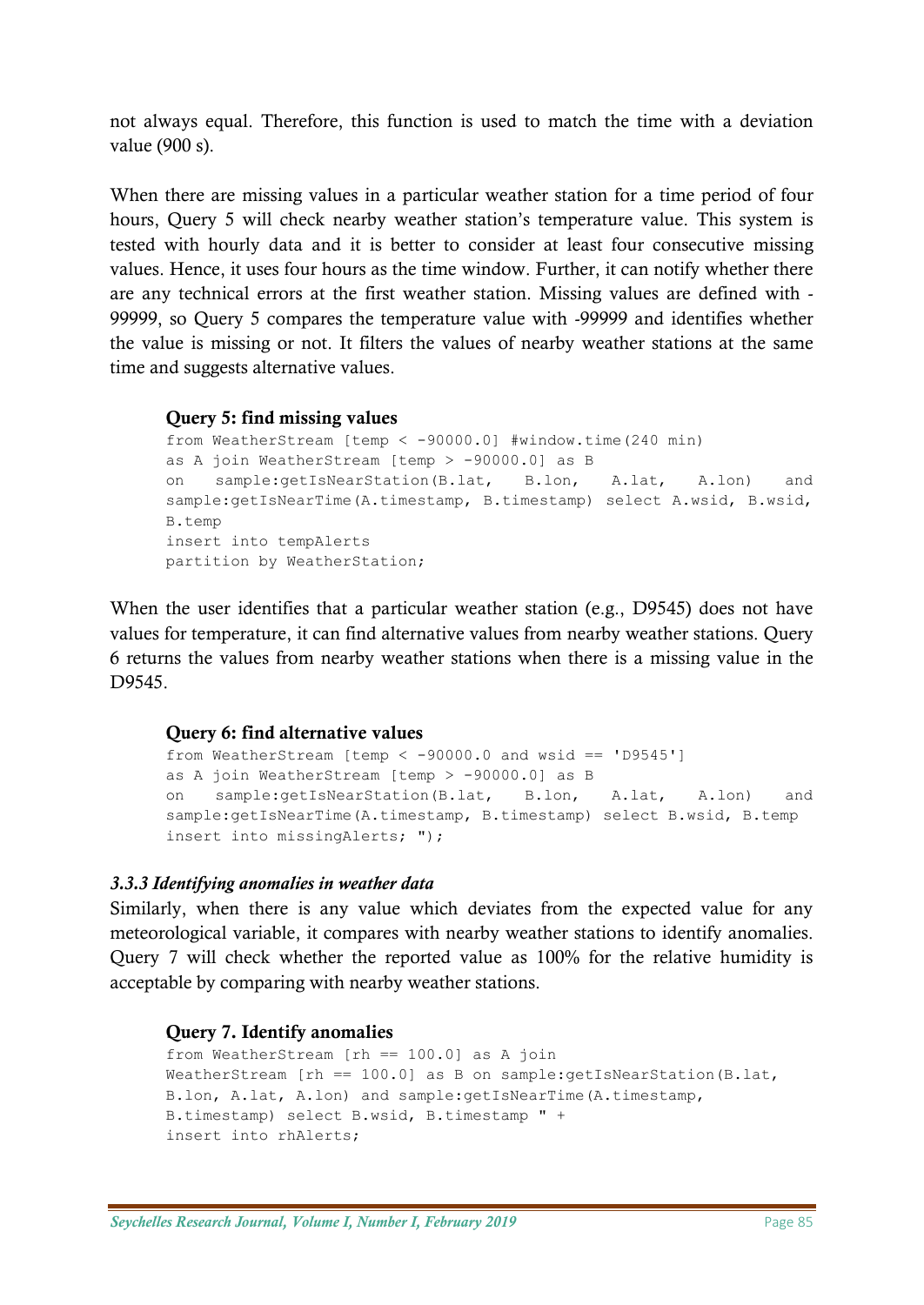#### *3.3.4 Identifying a nearby weather situation in a given location*

Users are interested in knowing the current weather situation at a given location. Different types of wind alerts are defined in Table 1. For example, if someone wants to know whether a particular area is being issued a weather warning, then the system allows for querying the current wind speed with the specific range.

# 4. Performance analysis

The performance and accuracy of the proposed weather anomalies and events detection system were confirmed using a recent weather incident (winter storm "Juno") <sup>[14]</sup>. The system was able to match the input events with the predefined queries successfully. These use cases worked effectively with the existing performance of Siddhi, and the system was able to handle more than 10,000 events per second.

#### *4.1 Emulation setup*

Emulation setup is presented in Figure 3. The system is being tested in a single computer environment. Siddhi CEP engine is being used to test the defined test cases with the sample weather data. The product count, query count, and the input event rate are considered to test the system performance.



#### *Figure 3. Emulation setup*

#### *4.1.1 System Setup*

Hardware: This system is tested in a single computer with Intel i5 – 4200U CPU running at 1.6 - 2.3 GHz, 4 GB of RAM, and 64-bit Windows 8 Pro.

Software: The system is developed using Siddhi version 3.1.0 in a Java 1.8 environment. Apache Ant 1.9.6 is used as the build tool. It has used MATLAB 7.1 to pre-process radar images and to create a large sample data file using interpolation. The Python 2.7.3 environment is used to download and pre-process MADIS data.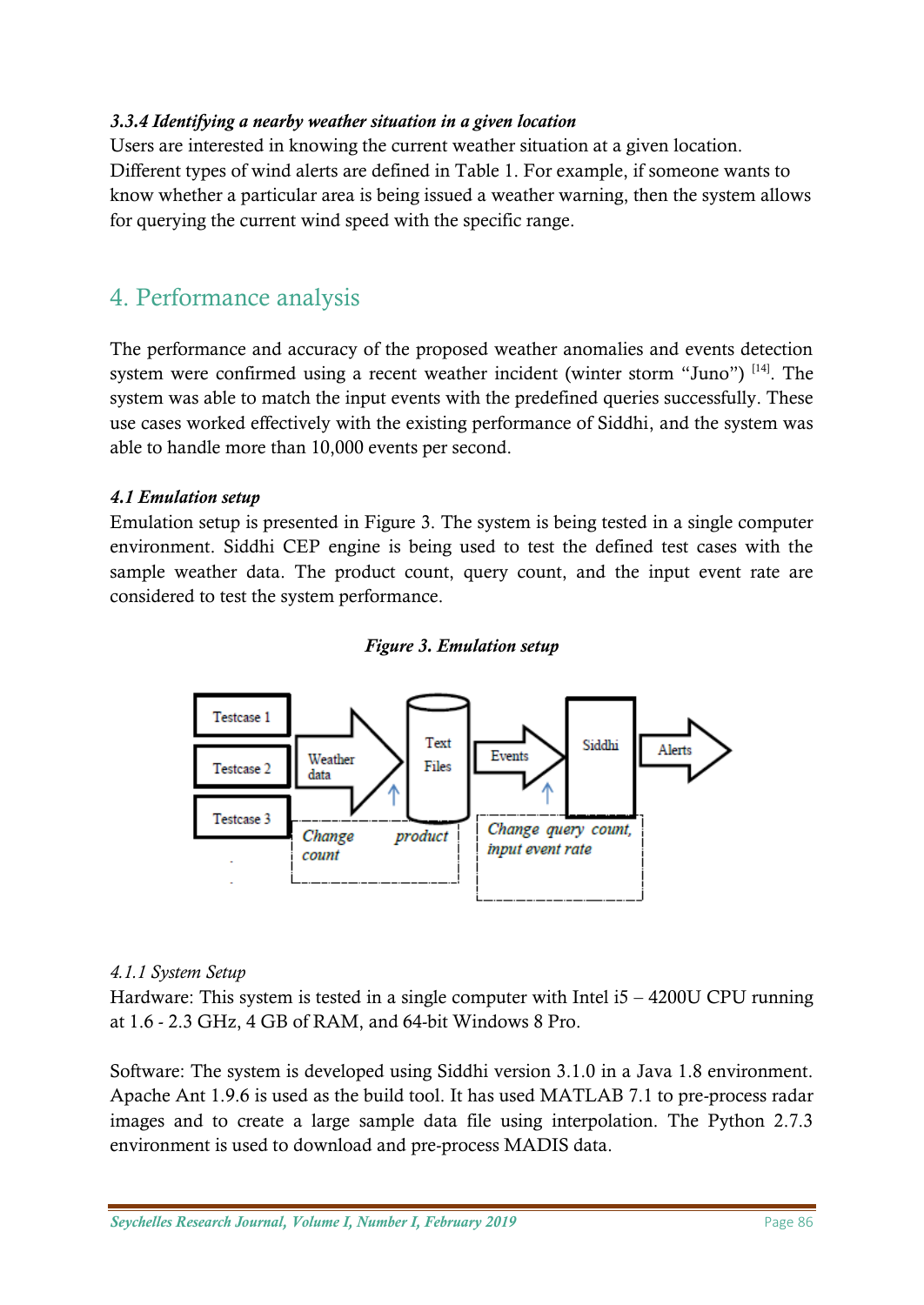## *4.1.2. Test Data*

The system had considered storm 'Juno' for the verification **[**14] . The US National Weather Service had dropped all winter storm and blizzard warnings for Juno, which pounded on the 26-27th January 2015. Several locations in Massachusetts had picked up a large amount of snow. Most severe coastal flooding occurred in eastern Massachusetts, and the wind speed was 50-80 mph.

# *4.2. Comparing Meteorological Variables with Scalar Values*

The MADIS API allows downloading weather sensor data from weather stations of state MA on 27th January 2015. D9545 is one of the weather stations in this area.

The test data file contains 13,063 numbers of sensor data readings of relative humidity, pressure, temperature, accumulated precipitation, wind direction and the wind speed for that day. The proposed system was able to identify that the temperature had gone down to 262.5K at 22:58 pm (UTC). Several test cases were executed with 13,063 input events. Table 4 shows the total number of detections of each test case.

# *Table 4. Test results*

| <b>Test Case</b>                | <b>Actual Value</b> | System Value |
|---------------------------------|---------------------|--------------|
| Temperature $< 263K$            | 2,645               | 2,645        |
| Wind speed $> 17.4$ (high wind) | -42                 | 42           |
| Relative humidity $== 100.0$    | 168                 | 168          |

This relative humidity was reported as 100.0% for multiple times from several weather stations. The summation of these individual event detection counts is equal to the total event count.

# *4.3 Identifying suspicious pixels of radar images*

In order to identify suspicious bins of the radar image, it compared each element of the array with a threshold value. It was needed to process the matrix in a sub-function since the Siddhi CEP engine does not support direct array manipulation functionalities.

A sample of 1,008 radar images <sup>[15]</sup> had been used in the image-based weather detection. These samples contained precipitation pixels; therefore, the total number of detections was 1,008. It took 7,092 ms seconds to match these input events with the query.

## *4.4 Building queries with multiple meteorological variables*

This use case was verified using the wind speed and relative humidity data. This winter storm was pounded with heavy snow, high winds, and coastal flooding. The system identified that most of the weather stations in the Massachusetts area were reporting high wind conditions with a relative humidity as 100% on January 27, 2015. Table 5 contains the test results.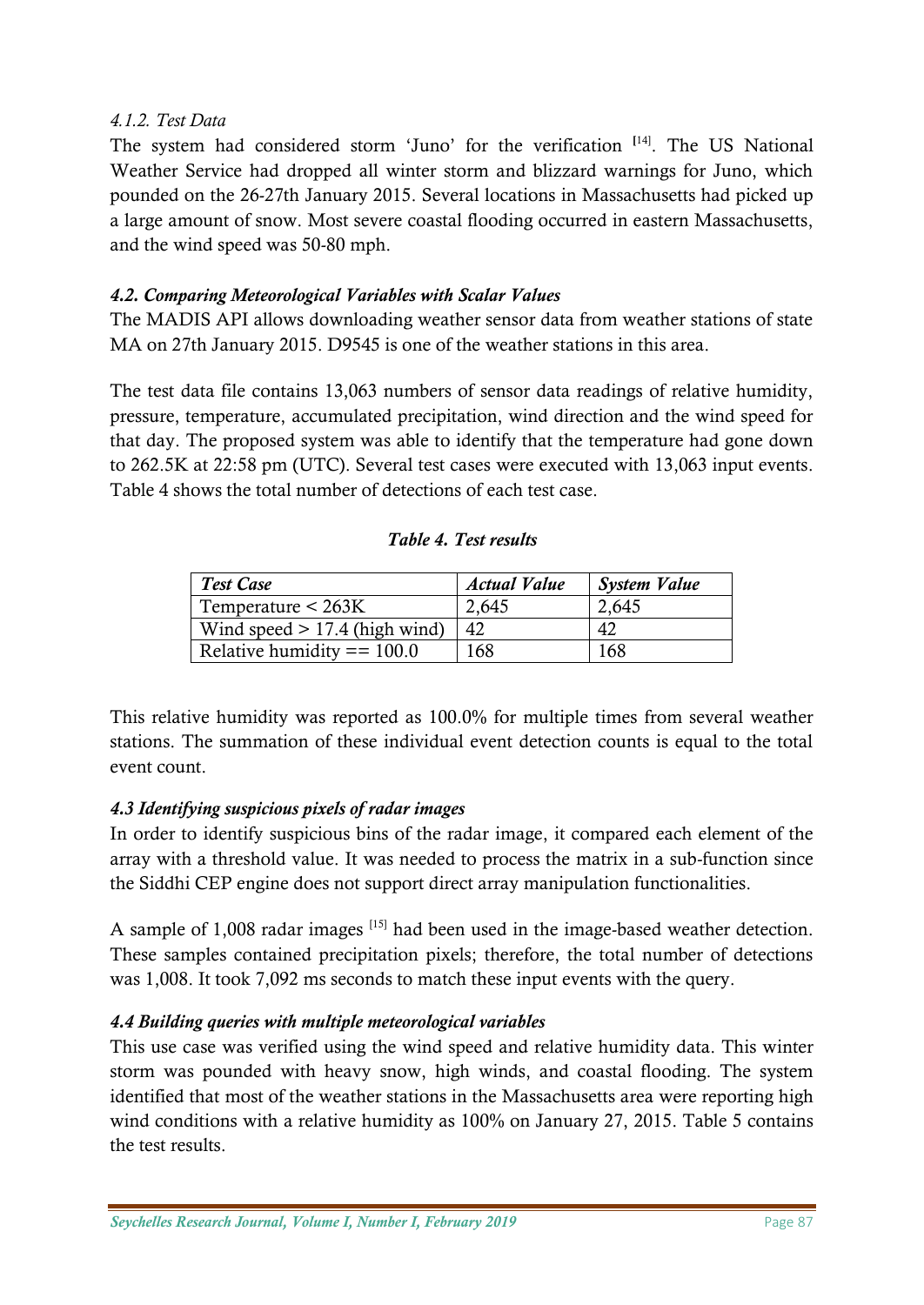#### *Table 5. Test results*

| Time (UTC) | <b>Weather Station</b> | <b>Wind Speed</b> | <b>Relative Humidity</b> |
|------------|------------------------|-------------------|--------------------------|
| 13:56      | <b>KHYA</b>            | 16.4622           | 100                      |
| 9:52       | KCOX                   | 13.3755           | 100                      |

#### *4.5 Identifying Weather Stations with defects and suggest alternative values*

The MADIS dataset had missing values for some of the meteorological variables. The system considered two nearby weather stations: FSKM3 (42.109, -72.124) and AR824 (42.130, -72.098) (See Figure 4). FSKM3 contained missing values of relative humidity on January 27; whereas AR824 reported sensor readings throughout the same day. Therefore, this scenario was applied to find alternative values for missing relative humidity values of FSKM3 from AR824 weather station. Table 6 contains the test results. Further, there can be a technical fault at FSKM3.

#### *Figure 4. Nearby weather stations*



*Table 6. Test results*

| <b>Time</b> | FSKM3  | <i>AR824</i> | <b>Expected Value</b> | <b>Actual Result</b> |
|-------------|--------|--------------|-----------------------|----------------------|
| t0.40       | -99999 |              |                       |                      |
| 2.00        | -99999 | 59           | 59                    | ۲q                   |
| 2.05        | -99999 | არ           | эb                    | ჂႩ                   |

#### *4.6 Identifying anomalies in weather data*

Detected high wind and heavy snow conditions can be verified with nearby weather station information. For this use case also, we considered the weather stations from Massachusetts. Longitude and latitude are helpful in tracking the locations of the weather stations and are used to find nearby weather stations and their readings at the same time.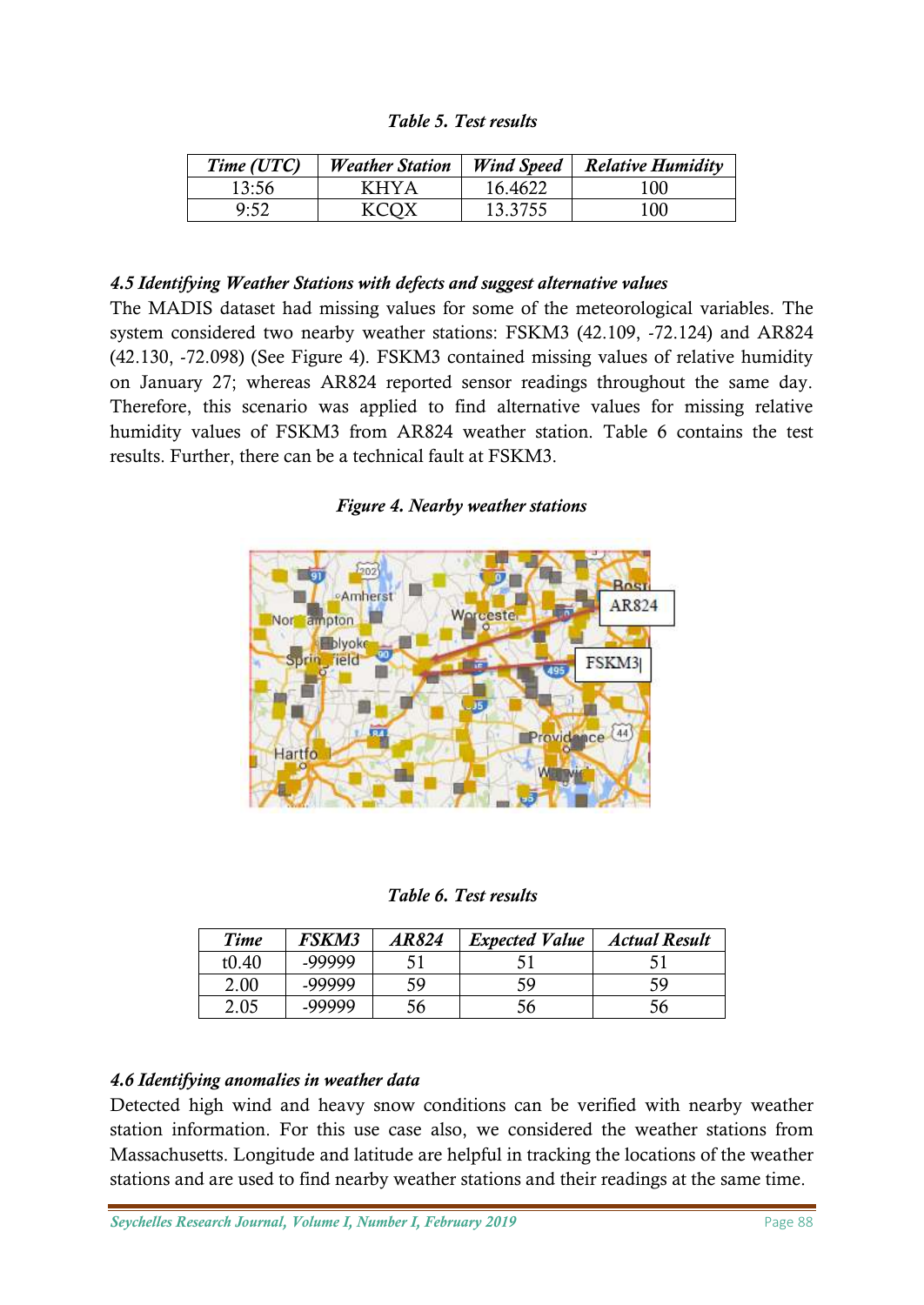The weather station FSKM3 had reported the temperature as 262K at around 13:30 PM on January 26, 2015. This use case was tested by comparing nearby weather station values. Therefore, the result was that AR824 also had reported the same value for the temperature at that time. Table 7 contains the test results of the weather station AR824.

| Time (UTC) | Temperature (K) |
|------------|-----------------|
| 12:45      | 262.0389        |
| 14:00      | 262.5945        |
| 14:55      | 263.15          |

*Table 7. Test results*

#### *4.7 Identifying nearby weather situation of a given location*

If a user wants to find out the current weather situation of Massachusetts as of January 27, he/she can query the weather data given the location information. When a user searches for the temperature values of the specific weather stations, the user can get the relevant values as in Table 8. Further, they can find out that the KHYA weather station has issued high wind warnings at 13.56PM (UTC) (see Table 5).

| Table 8. Test results |  |  |
|-----------------------|--|--|
|-----------------------|--|--|

| Time (UTC) | <b>Weather Station</b> | <b>Reported Value (K)</b> | Result  |
|------------|------------------------|---------------------------|---------|
| 6:58       | C <sub>5897</sub>      | 261.483                   | 261.483 |
| 6:55       | D9545                  | 263.15                    | 263.15  |
| 6:00       | FSKM3                  | 264.15                    | 264.15  |
| 6:00       | <b>VTDOT</b>           | 261.26                    | 261.26  |

# 5. Conclusion

#### *5.1 Summary*

The novel contribution of this thesis is to provide the monitoring phase capabilities to a typical weather/climate observatory (see Figure 1) using the idea of Complex Event Processing. The idea of Complex Event Processing is relatively simple to use. It adds agility to a weather detection system by allowing it to detect primitive weather events and anomalies by simply writing a SQL-like query, add dynamic queries on the fly, and enables scalability in terms of number of methodological variables, weather stations, and queries. Moreover, such a system can scale to high arrival rates of sensor readings.

This system was divided into two parts considering the input data: surface observational data, and radar image data. The basic weather detection scenarios were created based on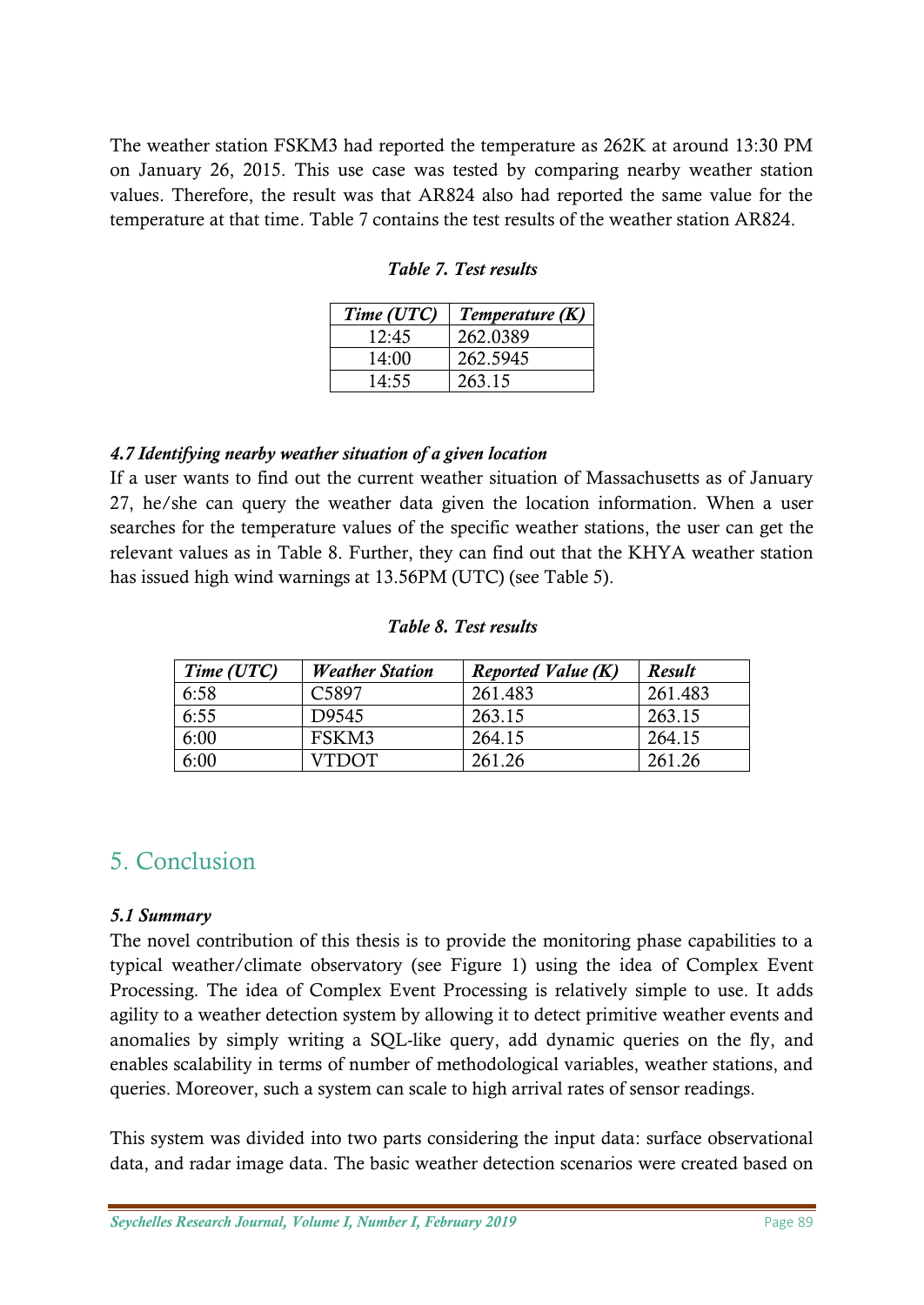these input event types. It presented several use cases and demonstrated how to apply Siddhi CEP engine to solve these use cases. It compared meteorological variables with predefined thresholds to identify impending weather events, identify weather stations with defects and suggest alternative values, identify anomalies in sensor data and identify weather situations around a given location. These use cases address the basic needs of a typical weather monitoring center, as it provides basic real-time weather monitoring and detection functionalities.

The performance and accuracy of the proposed weather anomalies and events detection system were confirmed using a recent weather incident (winter storm "Juno"). The system was able to match the input events with the predefined queries successfully. These use cases worked effectively with the existing performance of Siddhi, and the system was able to handle more than 10,000 events per second.

## *5.2 Problems encountered*

It was necessary to process radar images since they were used in several weather detection algorithms. There were no functions to manipulate images in Siddhi thus the system converted these images into 2D arrays and used Siddhi extensions to process arrays. Currently, Siddhi does not support inbuilt array manipulation functions such as "get the maximum value of the array" and "get number of rows/columns" so the system had to use traditional array manipulation functions to process these 2D arrays.

This system can be used as an early weather monitoring system. In order to confirm these conditions further, it requires using complex and resource-consuming weather detection algorithms. Furthermore, we faced several limitations when trying to use several kinds of weather data together. For example, we found lightning data from WSI weather data, but we could not find temperature information at the same locations.

## *5.3 Future work*

Meteorology is a vast research area. This system has implemented four key use cases to achieve the main goal of the study, but more use cases can be defined for further verifications.

To better support weather data analysis, CEP engines require several improvements. Currently, Siddhi CEP supports type object in stream definitions enabling the ability to handle any type of object. It is necessary to improve object type into specialization like arrays and implement inbuilt array manipulation functionalities within Siddhi. Then Siddhi can provide custom functions for array operations such as getArrayElement (array, index), min, max, and hasValueGreaterThan(). Furthermore, the images are required to be converted to arrays before applying with Siddhi. Therefore, it is necessary to add image processing features to Siddhi CEP engine.